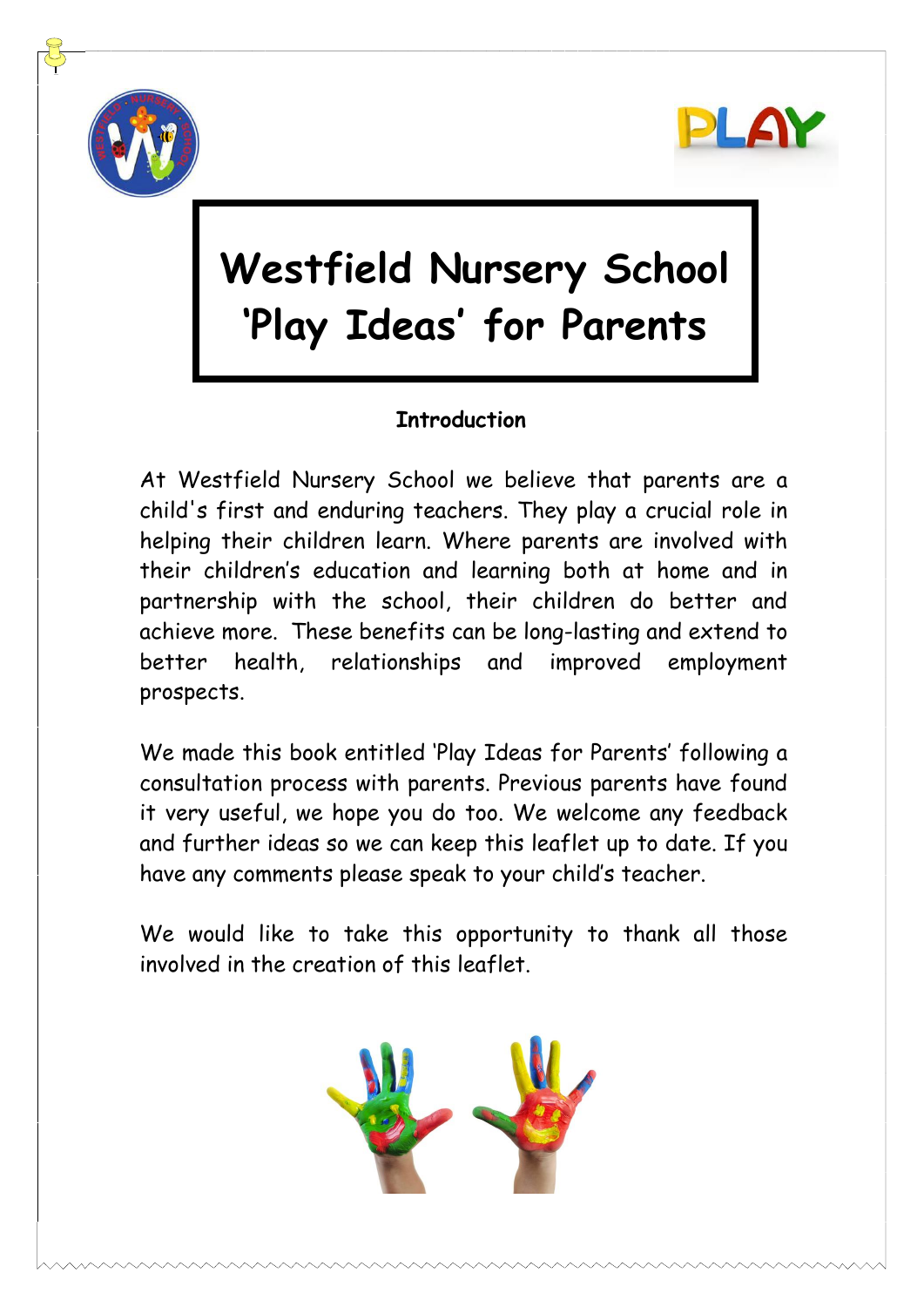#### **Benefits of Parental Partnership**

The benefits for the children are:

It is easier for children to learn when they get encouragement from home.

They will do better and achieve more when their parents are involved.

• Children get access to more activities in and out of school when there are more adults to help.

Their concerns can be sorted out more quickly when their parents have a positive relationship with school staff.

They are happy when their parents are enjoying events in the school.

The benefits for parents are:

Their children do better when they are involved.

They are better able to help and encourage their children.

They have more information about their children's education.

• Parents can build their own confidence and skills.

Where there is a positive relationship between parents and their child's school there are benefits all round.

Parents get reassurance that their children are receiving a good education.

### **Books/ Rhymes/ Songs**





 $\checkmark$  Sing songs, such as the counting songs

- $\checkmark$  Remember songs and rhymes can be enjoyed at any time in any place
- $\checkmark$  Turn off the television or radio
- $\checkmark$  Repetition is good
- ✓ Make it fun!
- $\checkmark$  Encourage your child to join in and use lots of praise
- $\checkmark$  Join the look library



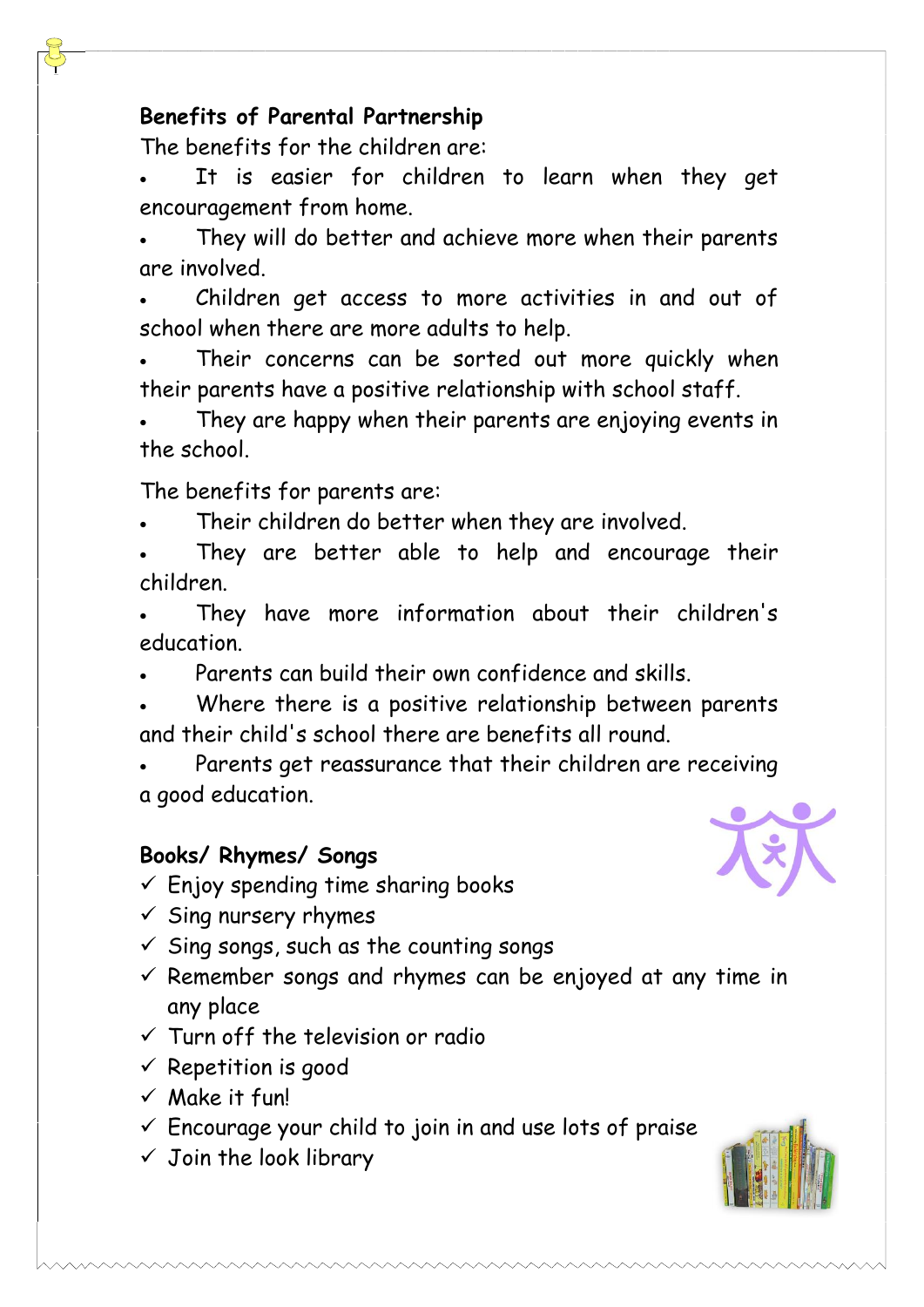#### **Sorting and Counting**

- $\checkmark$  Sort buttons by size, colour and by how many holes
- $\checkmark$  Sort coins and talk about them
- $\checkmark$  Match socks from the laundry basket
- $\checkmark$  Lay the table
- $\checkmark$  Count steps, buttons, coins, marbles 1:1
- $\checkmark$  Look for numerals in the environment e.g. numbers on the remote control or telephone

Many children think counting is just saying the words and don't realise that it has to do with quantity. Touch each thing as you count it and make it clear that the last number you say tells you how many things there are altogether.

## **Play dough**

Make play dough with

- Half cup salt
- 1 cup plain flour
- 1 cup water with colouring
- 3 teaspoons cream of tartar
- 1 tablespoon oil
	- Mix well and cook gently over a low heat until it forms a ball. Squish it, squash it, roll it and cut it!

Make shapes, snakes and cakes. HAVE FUN!

(Store in an air tight container in the fridge, should keep for a few weeks.)

### **Printing**

Printing is great fun! Cut a potato in half, trim into different shapes. Dip into the paint and print.

- $\checkmark$  Talk about shapes, colours and repeating patterns
- $\checkmark$  Talk about large and small
- $\checkmark$  Count as you print. Can you print 3 shapes? Can you print 4 of the same shape? Can you print two shapes that are different?

What else can you find to print with?